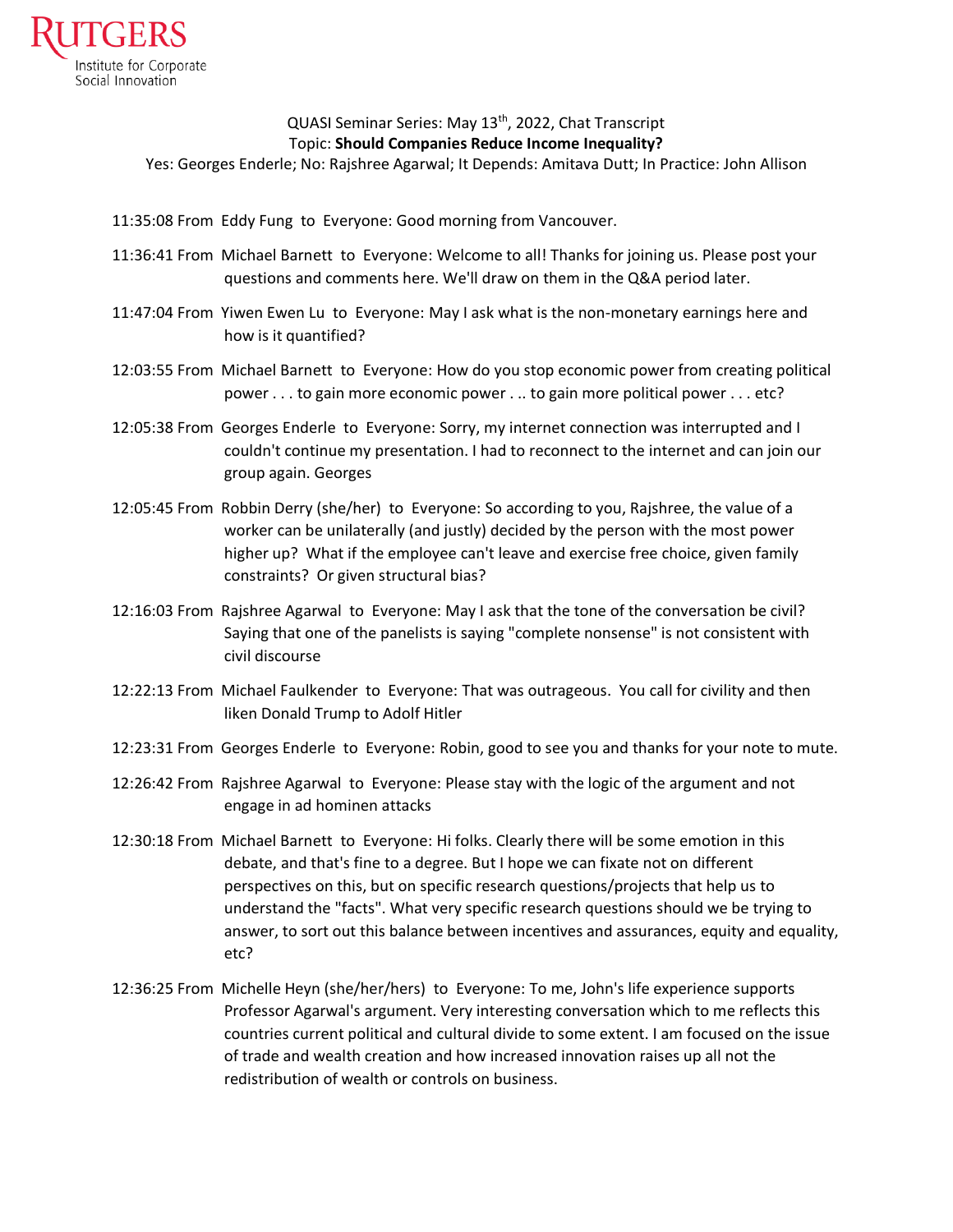

12:37:06 From Rajshree Agarwal to Everyone: +1 @Michelle.

- 12:37:30 From Andy King to Everyone: Not sure he is talking about the normal "modern
- 12:37:33 From Andy King to Everyone: Modern egalitarianism theory: Modern egalitarianism is a theory that rejects the classic definition of egalitarianism as a possible achievement economically, politically and socially. Modern egalitarianism theory, or new egalitarianism, outlines that if everyone had the same opportunity cost,[clarification needed] then there would be no comparative advances and no one would gain from trading with each other. In essence, the immense gains people receive from trading with each other arise because they are unequal in characteristics and talents—these differences may be innate or developed so that people can gain from trading with each other.
- 12:46:17 From Amitava Dutt to Everyone: Civil and polite discourse is well and good. But someone should, I believe, point out when some arguments and discussion either deliberately or due to lack of knowledge don't make any sense need be called out. Michael, I am not sure why you believe research should be about helping us to understand "facts" and not about understanding different approaches and their implications. People can stick to their own ideas of research and talk to each other and say how polite and knowledgable each some scholars are, scratching each other's backs. I came because I wanted an exchange of views. Instead I am getting a lot of opinions based on self-serving views.
- 12:47:01 From Sandra Hamilton to Everyone: What's the role of Employment law in establishing the floor? The minimum legal wage? If I work 40 hours a week shouldn't I be able to put a roof over my head and feed my family?
- 13:00:21 From John Parnell to Everyone: It does not make economic sense for a firm to pay an employee more than the value that individual provides. If you try to force it, you'll get unemployment, higher prices, or some combination of the two.
- 13:00:29 From David Orozco to Everyone: Law is politics.
- 13:00:49 From Oana Branzei to Everyone: Thank you!
- 13:00:55 From David Orozco to Everyone: Thanks!!
- 13:01:06 From D. Scott Taylor to Everyone: Thank you!
- 13:01:07 From Cecile Betit to Everyone: Thank you for this very thoughtful session!!
- 13:01:08 From Xiaoying Wang to Everyone: Thank you!
- 13:07:13 From Sandra Hamilton to Everyone: @JohnParnell Didn't Card and Krueger (1993) disprove this by proving that an increase in the minimum wage actually increased employment? And win a Nobel Prize for this in 2021
- 13:07:15 From Michelle Heyn (she/her/hers) to Everyone: State versus markets are incredibly relevant perspectives and I believe very important to understand the differences in and the various mechanisms by which they affect society.